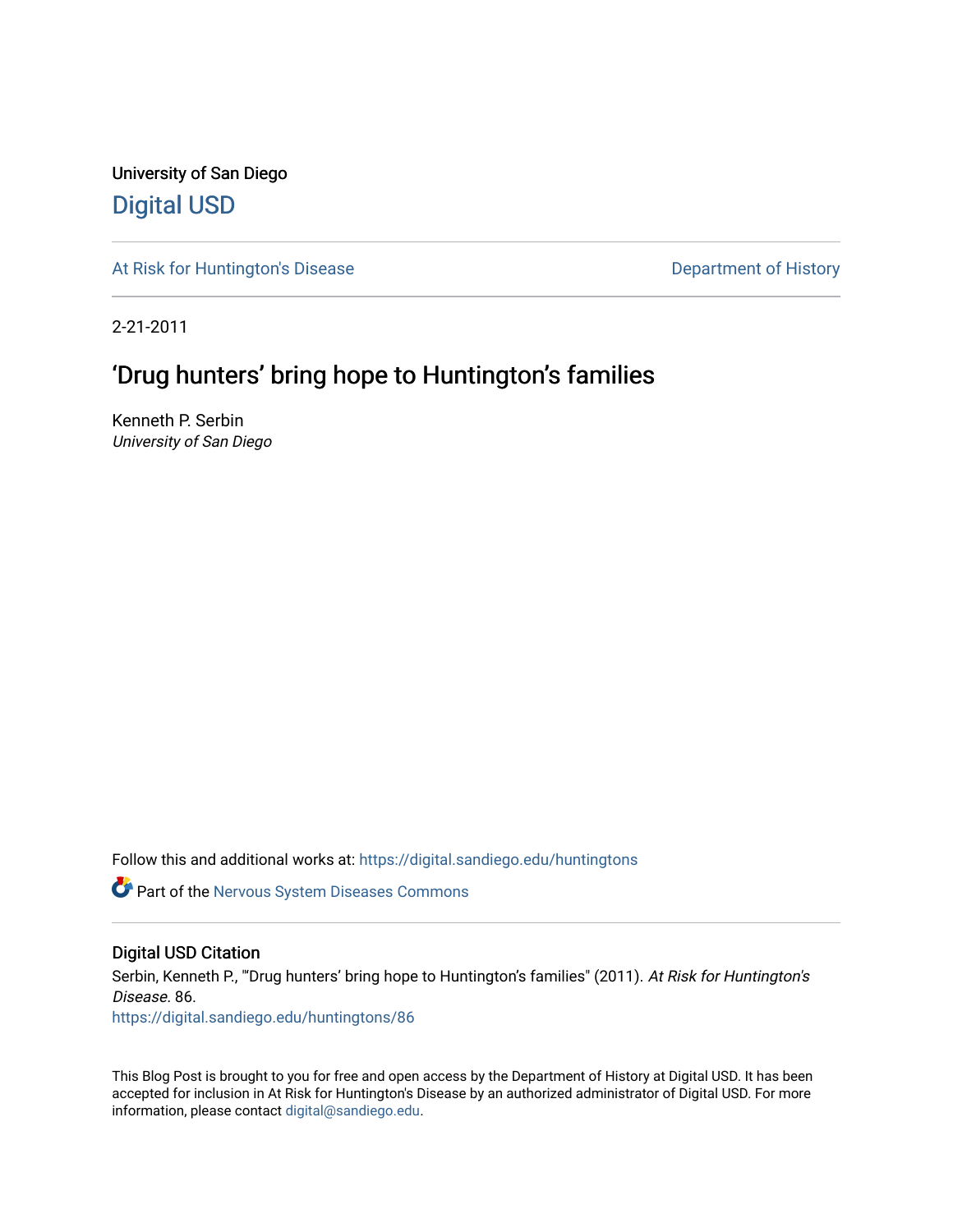# [At Risk for Huntington's Disease](http://curehd.blogspot.com/)

*HD is a genetically caused brain disorder that causes uncontrollable bodily movements and robs people's ability to walk, talk, eat, and think. The final result is a slow, ugly death. Children of parents with HD have a 50-50 chance of inheriting the disease. There is no cure or treatment.*

# Blog Archive

- $\blacktriangleright$  [2021](http://curehd.blogspot.com/2021/) (12)
- $2020(16)$  $2020(16)$
- $-2019(19)$  $-2019(19)$  $-2019(19)$
- $\blacktriangleright$  [2018](http://curehd.blogspot.com/2018/) (16)
- $2017(14)$  $2017(14)$
- $2016(13)$  $2016(13)$  $\blacktriangleright$  [2015](http://curehd.blogspot.com/2015/) (24)
- 
- $\blacktriangleright$  [2014](http://curehd.blogspot.com/2014/) (24)
- $\blacktriangleright$  [2013](http://curehd.blogspot.com/2013/) (30)
- $\blacktriangleright$  [2012](http://curehd.blogspot.com/2012/) (26)
- $2011(33)$  $2011(33)$
- [►](javascript:void(0)) [December](http://curehd.blogspot.com/2011/12/) (2)
- [►](javascript:void(0)) [November](http://curehd.blogspot.com/2011/11/) (4)
- [►](javascript:void(0)) [October](http://curehd.blogspot.com/2011/10/) (4)
- $\blacktriangleright$  [September](http://curehd.blogspot.com/2011/09/) (2)
- $\blacktriangleright$  [August](http://curehd.blogspot.com/2011/08/) (1)
- $\blacktriangleright$  [July](http://curehd.blogspot.com/2011/07/) (2)
- $\blacktriangleright$  [June](http://curehd.blogspot.com/2011/06/) (2)
- $\blacktriangleright$  [May](http://curehd.blogspot.com/2011/05/) (4)
- $\blacktriangleright$  [April](http://curehd.blogspot.com/2011/04/) (4)
- $\blacktriangleright$  [March](http://curehd.blogspot.com/2011/03/) (3)
- $\blacktriangledown$  [February](http://curehd.blogspot.com/2011/02/) (3)

Coming down from coming out: [recharging](http://curehd.blogspot.com/2011/02/coming-down-from-coming-out-recharging.html) the activi...

'Drug hunters' bring hope to [Huntington's](http://curehd.blogspot.com/2011/02/drug-hunters-bring-hope-to-huntingtons.html) families

Unmasking Gene Veritas: a [Huntington's](http://curehd.blogspot.com/2011/02/unmasking-gene-veritas-huntingtons.html) disease act...

- $\blacktriangleright$  [January](http://curehd.blogspot.com/2011/01/) (2)
- $\blacktriangleright$  [2010](http://curehd.blogspot.com/2010/) (26)
- $2009(21)$  $2009(21)$
- $2008(7)$  $2008(7)$
- $\blacktriangleright$  [2007](http://curehd.blogspot.com/2007/) $(7)$
- $-2006(4)$  $-2006(4)$  $-2006(4)$
- $2005(17)$  $2005(17)$

About Me **GENE [VERITAS](https://www.blogger.com/profile/10911736205741688185)** 

#### MONDAY, FEBRUARY 21, 2011

# 'Drug hunters' bring hope to Huntington's families

Scientists and pharmaceutical companies are making steady progress in the search for treatments for Huntington's disease, increasing the hope that this generation of HD-affected families will finally get long-awaited relief from its devastating, ultimately deadly symptoms.

This was the message of the Sixth Annual HD Therapeutics Conference, sponsored by the [CHDI Foundation, Inc.](http://www.highqfoundation.org/index.php), from February 7-10, 2011, at the [Parker Palm Springs](http://www.theparkerpalmsprings.com/index.php) hotel in Palm Springs, California.

After delivering the **keynote address** to about 250 prominent scientists, physicians, pharmaceutical representatives, and supporters of the HD cause on the evening of February 7, I spent the next three days observing scientists speak on the latest advances in HD research and their plans for finding treatments.

This was a conference of "drug hunters," the people in the trenches of university, corporate, government, and foundation labs who are working as quickly as possible to develop a myriad of ways to stop HD.

Informally known as the "cure Huntington's disease initiative," CHDI invited researchers to outline progress in four main areas, which I describe below after the following overview interview with Robert Pacifici, Ph.D., CHDI's chief scientific officer.

### **Overview video and summaries**

Click "play" on the video below to see my interview with Dr. Pacifici. In addition to outlining the main points of the conference, Dr. Pacifici urged the HD community to participate in trials that will assist scientists in their quest for treatments.

You can also read a daily summary of the conference at the excellent new science website [http://www.hdbuzz.net/.](http://www.hdbuzz.net/)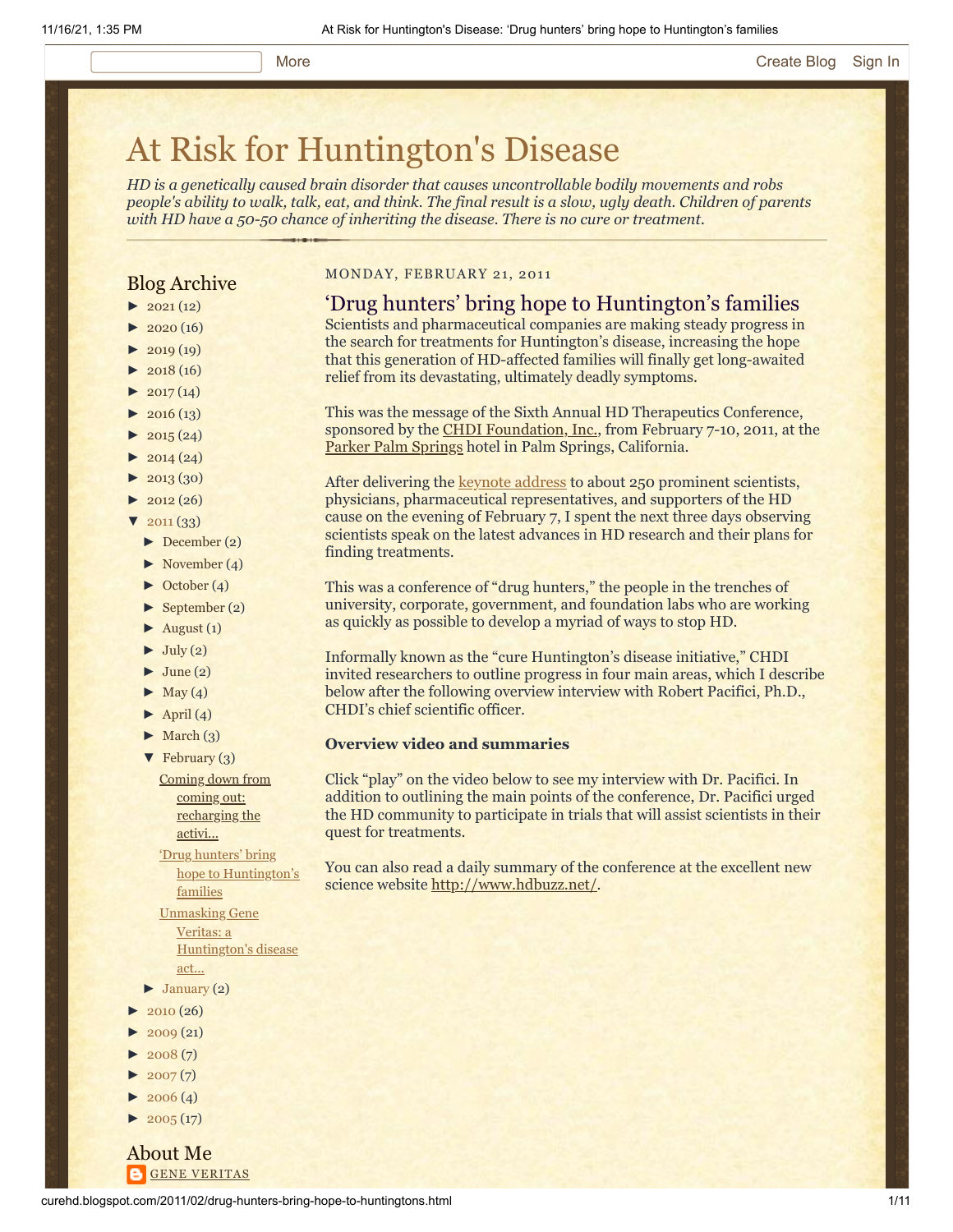View my [complete](https://www.blogger.com/profile/10911736205741688185) profile

# HD Links

[Huntington's](http://www.hdsa.org/) Disease Society of America [International](http://www.huntington-assoc.com/) Huntington **Association** [Huntington's](http://hddrugworks.org/) Disease Drug **Works** [Huntington's](http://www.hdlighthouse.org/) Disease **Lighthouse Hereditary Disease [Foundation](http://www.hdfoundation.org/)** [Huntington's](http://www.hdac.org/) Disease Advocacy Center Thomas [Cellini Huntington's](http://www.ourtchfoundation.org/) **Foundation** HDSA Orange County (CA) **[Affiliate](http://www.hdsaoc.org/)** HD Free with [PGD!](http://www.hdfreewithpgd.com/) [Stanford](http://www.stanford.edu/group/hopes/) HOPES Earth Source [CoQ10,](http://www.escoq10.com/) Inc.

# HD Blogs and Individuals

Chris Furbee: [Huntingtons](http://www.huntingtonsdance.org/) **Dance** Angela F.: Surviving [Huntington's?](http://survivinghuntingtons.blogspot.com/) Heather's [Huntington's](http://heatherdugdale.angelfire.com/) Disease Page



# **[Gene Veritas interviews](https://vimeo.com/20158203?embedded=true&source=video_title&owner=6019843) CHDI chief researcher Robert Pacifici**

|  | from Gene Veritas |
|--|-------------------|
|  |                   |

[Gene Veritas interviews CHDI chief researcher Robert Pacifici from Gene](http://vimeo.com/user6019843) Veritas on [Vimeo](http://vimeo.com/).

# **Area 1: Decreasing huntingtin**

The first and most promising area involves the attempt to attack HD at its genetic roots. This approach is called "lowering huntingtin," the protein produced in our cells by the huntingtin gene. HD people have a mutated gene, and that mutation produces a faulty huntingtin protein, which compromises the health of brain cells.

As a result, they have two kinds of this protein. There is the "good," or normal, huntingtin, which is produced by the gene inherited from the non-HD parent. And there is "bad," or abnormal or defective huntingtin, which is produced by the gene from the parent with HD.

"In my six years at CHDI, we've seen (potential drug) targets come and go," said Douglas Macdonald, Ph.D., CHDI's director of drug discovery. "Only one has continued: huntingtin."



*Above, Dr. Macdonald addresses the conference. Below, a slide from his presentation pointing out the need to lower huntingtin before symptoms*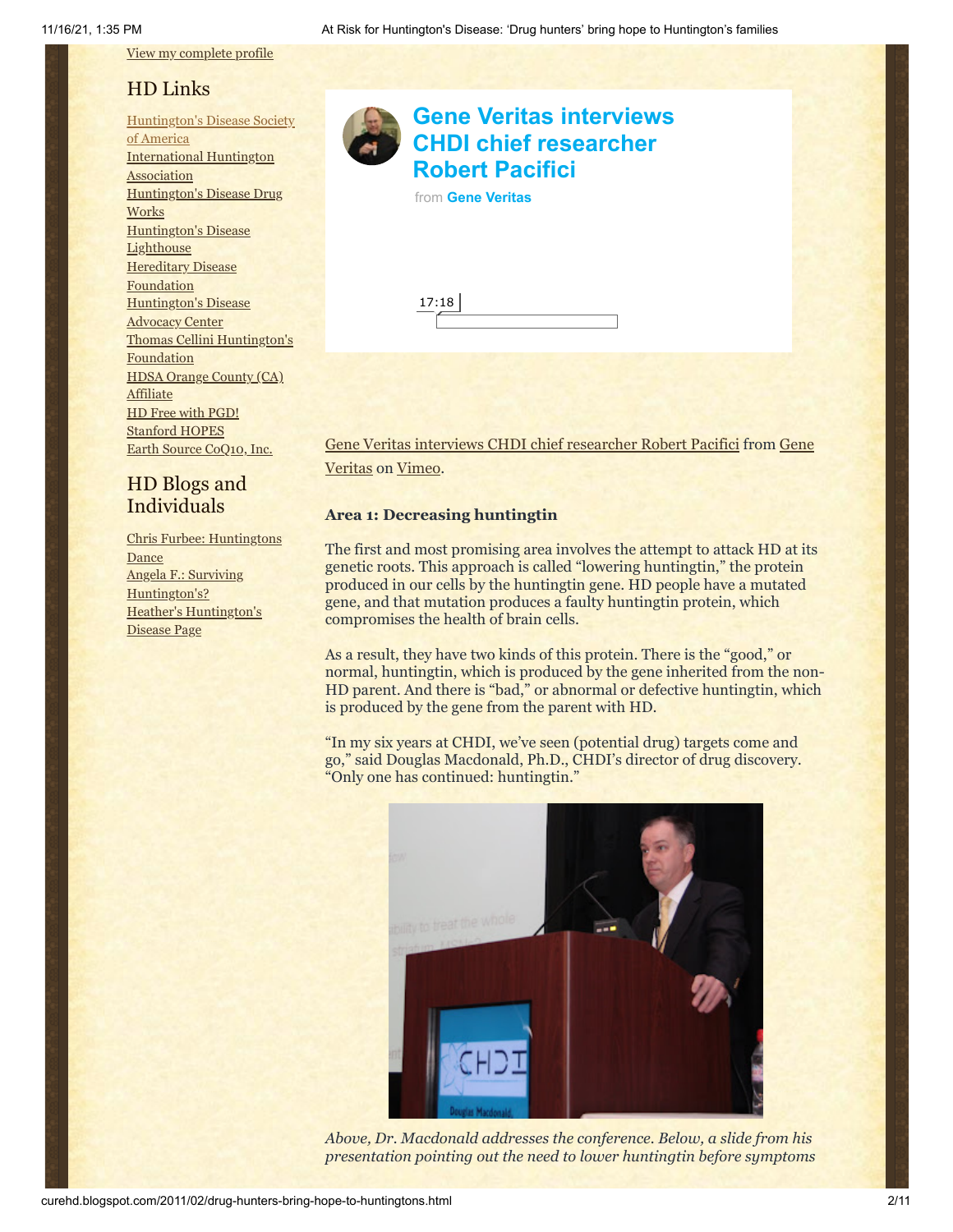

CHDI's current budget stands at approximately \$100 million, a substantial sum compared to the amounts available just a decade ago in the world of HD research. CHDI intends to spend about half of the drug development portion of its budget in the area of huntingtin lowering. This approach appears to come closest to the idea of a "cure," although most scientists believe that HD will be merely controlled like diabetes or high cholesterol, and then only with a cocktail of drugs.

On this front CHDI has partnered with a number of firms and labs: Isis Pharmaceuticals, Inc. ([click here](http://www.hdsasandiego.org/aev-41.aspx) to read more); Alnylam Pharmaceuticals; Evotec; Dr. Neil Aronin of the University of Massachusetts School of Medicine; Dr. Paul Patterson of the California Institute of Technology; Dr. Edvard Smith of the Karolinska Institutet in Stockholm, Sweden; and Dr. Robert M. Friedlander of the University of Pittsburgh School of Medicine. Novartis, one of the world's largest pharmaceutical companies, is also engaged in this area of research.

Both Isis and Alnylam are very close to applying for permission from the Food and Drug Administration to begin human clinical trials with their potential drugs.

### **Challenges**

While potentially very effective for those with HD, lowering huntingtin also poses several huge challenges for scientists, Dr. Macdonald pointed out.

What should be targeted, good or bad huntingtin or both? How much should the protein be lowered? What part of the brain should be treated? And at what stage of the disease should a drug be given to a patient or nonsymptomatic, gene-positive individual such as myself?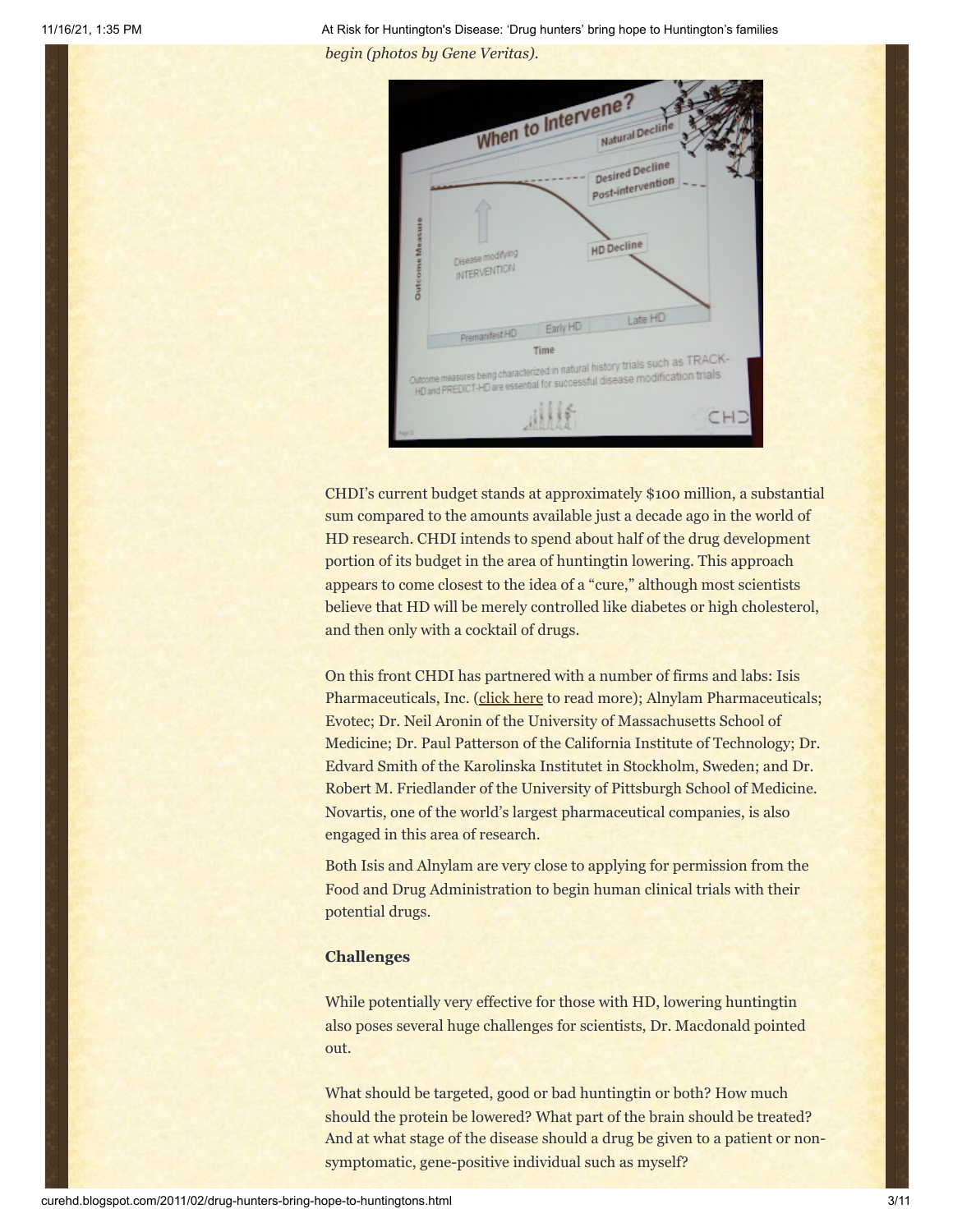After all, the huntingtin protein is needed for the development of the cell. Even defective huntingtin does some good, Dr. Macdonald explained.

Unfortunately, so far the potential drugs for lowering huntingtin do not distinguish between the good and the bad, so reducing the bad decreases the good by the same percentage. (I'll be writing soon on how Isis is attempting to find a way to keep the good while lowering the bad.)

In an interview, world-renowned HD specialist Dr. Michael Hayden, of the University of British Columbia, told me that beyond decreasing the defective huntingtin, another solution would be to increase the supply of the good.

### **Huntingtin's job**

For a long time, scientists had no idea about the function of huntingtin. In the last few years, however, they have made a number of discoveries.

Huntingtin is like the spider at the middle of a web of cellular functions, explained Scott Zeitlin, Ph.D., of the University of Virginia School of Medicine. If you reduce its capabilities, you reduce the strands in the web, in other words, the things the cell can do. And if you remove it, you sever the strands, that is, you completely turn off important processes.



*Dr. Scott Zeitlin explains the functions of the huntingtin protein (photo by Gene Veritas).*

In his presentation, Dr. Zeitlin identified six major functions for huntingtin, including the transport of materials inside the cell, the decoding of genes, and regulating metabolism. On the whole, huntingtin helps keep the cell stable (protein homeostasis).

It also helps keep the brain as a whole stable.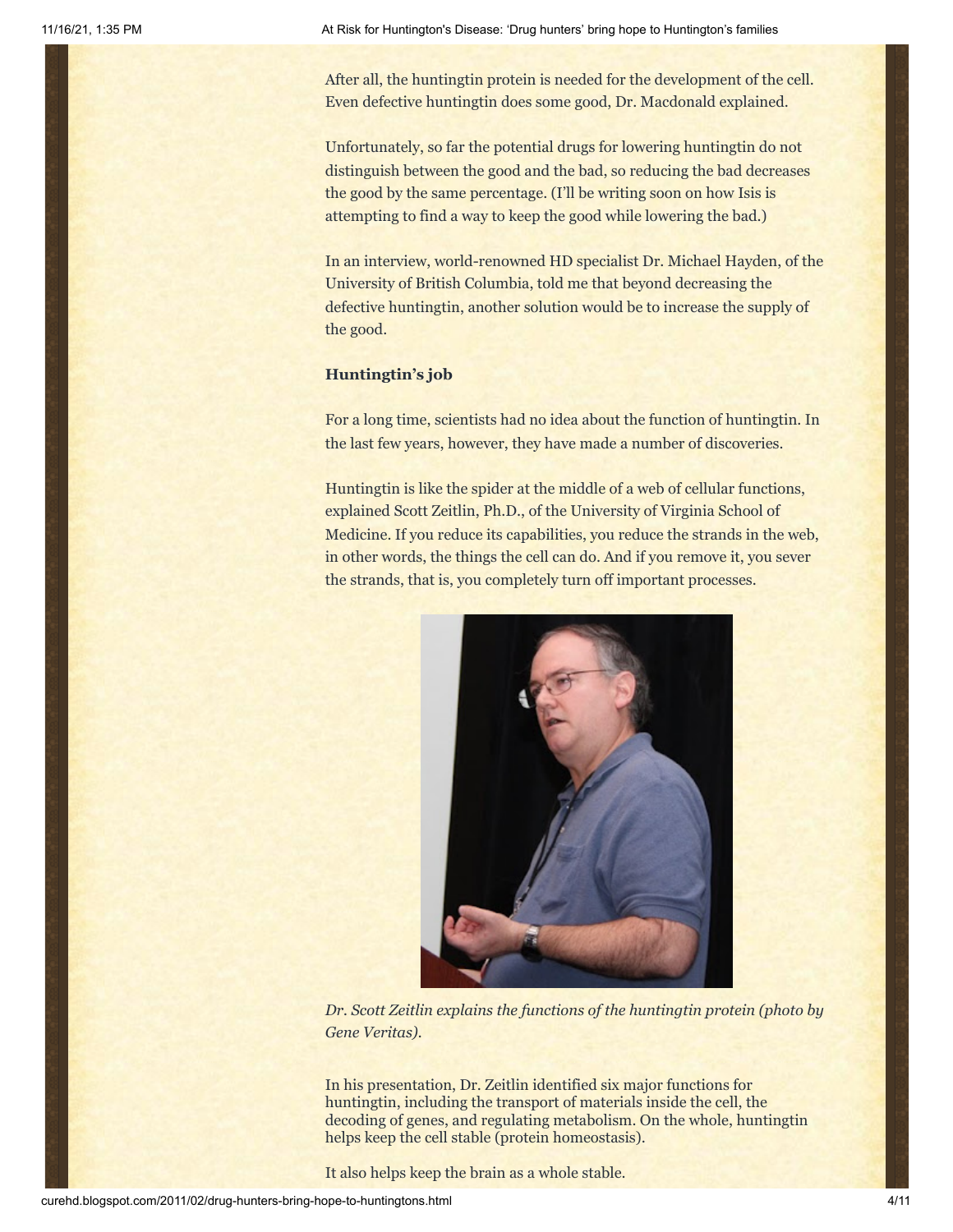Dr. Zeitlin also pointed out that huntingtin is important in the development of an embryo. Too little huntingtin in a mouse embryo, for example, causes the animal to be born deformed.

#### **Other views on lowering huntingtin**

Providing the example of protein regulation in another disease, Dr. Karen Chen of the Spinal Muscular Atrophy (SMA) Foundation demonstrated how an Isis compound has improved the health of mice afflicted with SMA. Adjusting huntingtin could work similarly in HD, she suggested.

In his presentation, Dr. Andreas Weiss of the Novartis Institute for Biomedical Research discussed the methods and technologies used to track the presence of normal and abnormal huntingtin in cells and brains. Data from these observations will help in the design and dosing of treatments – including, once again, the question of how much to lower huntingtin.

(For an informed outlook on lowering huntingtin and controlling HD, watch my interview with Dr. Hayden in the video below. Dr. Hayden's lab collaborates with Isis on attempts to lower huntingtin. In this interview Dr. Hayden also recounts his journey from working as a young doctor in South Africa to conducting research in North America, and he discusses the increased number of HD patients and the deep discrimination faced by HD-affected families everywhere. For additional background on Dr. Hayden, [read this article.](http://www.theglobeandmail.com/report-on-business/25/michael-hayden-has-hope-for-a-huntingtons-cure/article1811595/))



# **Gene Veritas interviews [Huntington's disease ex](https://vimeo.com/20190556?embedded=true&source=video_title&owner=6019843)pert Michael Hayden**

from **[Gene Veritas](https://vimeo.com/user6019843?embedded=true&source=owner_name&owner=6019843)**

[Gene Veritas interviews Huntington's disease expert Michael Hayden](http://vimeo.com/20190556) from [Gene Veritas](http://vimeo.com/user6019843) on [Vimeo.](http://vimeo.com/)

#### **Area 2: saving brain cells**

The second main area for researchers involves the problem of dysfunctional brain cells and how to save them early enough to prevent the disease from advancing.

This portion of the conference focused on such key problems as synaptic dysfunction, the misfiring the synapses, where the signals between brain cells are carried. The deficit in brain cell activity was also examined. Researchers also addressed the problem of "excitatory cell death", in which dying cells release chemicals that, in turn, overstimulate and cause damage to other cells.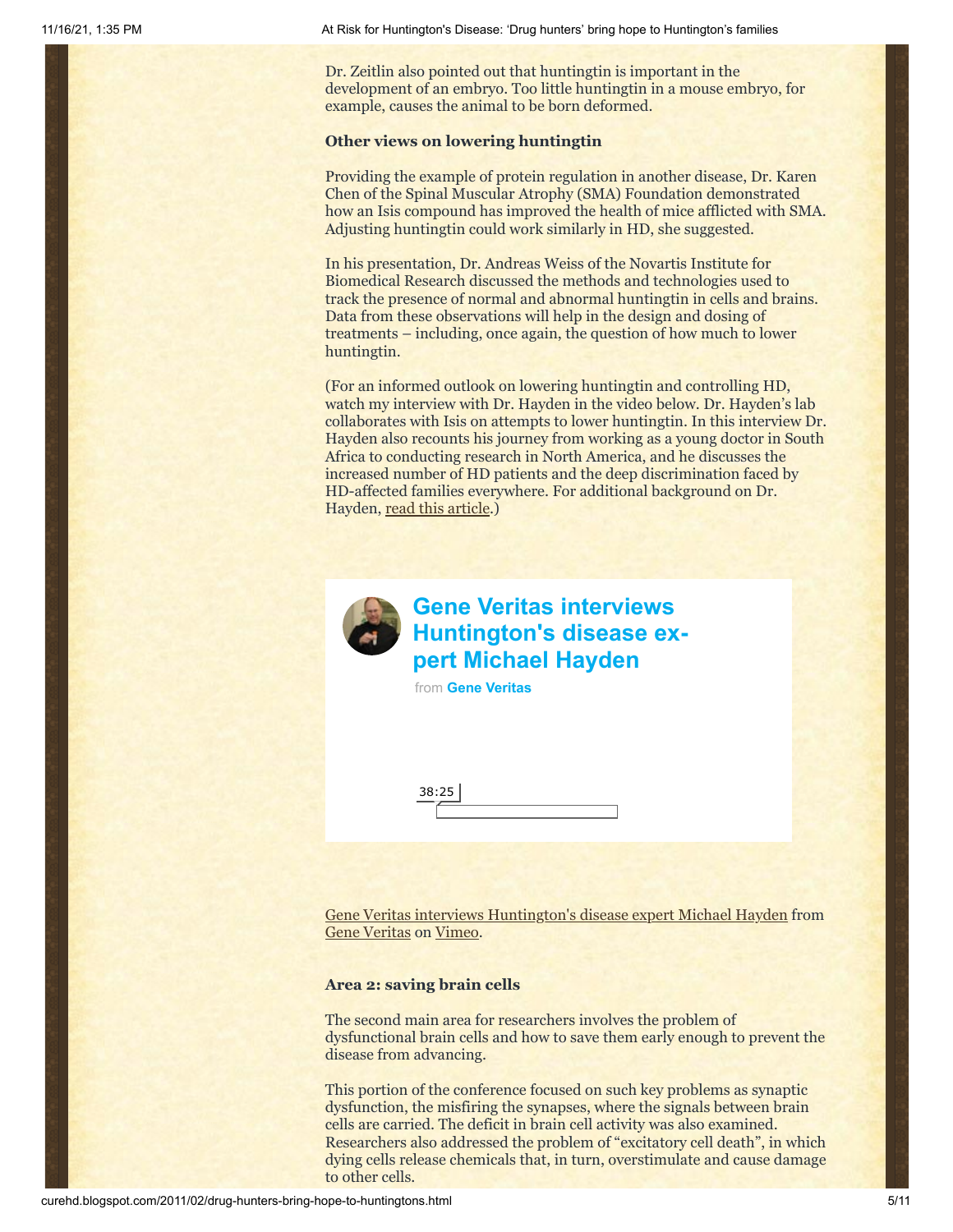Dr. Michael Orth of the University of Ulm, Germany, discussed transcranial magnetic stimulation (sending of weak electrical currents into the brain), a method he has used to measure brain activity in presymptomatic, gene-positive individuals like me. He observed abnormal activity in the motor cortex portion of the brain, the area responsible for movement. Chorea, or the shaking and trembling of the body, is one of the primary symptoms of HD.

Dr. Vahri Beaumont of CHDI outlined the organization's programs for combating synaptic dysfunction, which is primarily the problem of miscommunication between neurons. She noted that such dysfunction can occur as early as two decades before a person has noticeable symptoms. A couple of compounds currently used in clinical trials for other diseases could be beneficial for HD patients, she suggested.

Along these lines, Dr. Pacifici noted that large pharmaceutical companies have shown great interest in this area of brain health and have developed many compounds. These compounds can be "repurposed" quickly and moved into HD trials in the near future.

#### **Area 3: bioenergetics and HD**

The third group of presentations focused on a well-known problem caused by HD: an individual's extremely high usage of energy, which causes patients to lose weight. Scientists are examining the causes of this problem at the cellular level and seeking remedies.

This characteristic of HD has led patients and asymptomatic gene-positive individuals to take supplements such as coenzyme Q-10, creatine, and trehalose. These might increase cellular energy. These substances are under study by HD researchers.

This session of the conference included discussion of dysfunction in the mitochondria, the powerhouses of the cell, and possible drug targets.

Dr. Pacifici that scientists are seeking to understand the specific causes of the energy deficit in HD and match them up with possible drug molecules.

### **Area 4: fertilizers for the brain**

The final portion of the conference focused on "neurotrophic factors" (growth factors), which help maintain brain cells and the brain's functions.

In Dr. Pacifici's words, neurotrophic factors are like "fertilizers" for the brain. With HD, there is a shortage of certain molecules – the fertilizer – which must be put back into the brain to make it grow new cells and stay healthy.

Dr. João Siffert of Ceregene described his company's implementation of a Phase II human clinical trial for CERE-120, a drug that is intended to increase the growth factor neurturin in the brains of Parkinson's disease patients. Ceregene is conducting pre-clinical research on CERE-120 for use in HD.

#### **The protein BDNF**

One of the most frequently mentioned growth factors in HD research is BDNF, a protein known as brain-derived neurotrophic factor. As stated by Dr. Jordi Alberch of the University of Barcelona, BDNF is a potent protector of neurons in the striatum, one of the areas of the brain most affected in HD. The level of BDNF decreases in HD patients.

In his presentation on brain receptors that link up with BDNF, Dr. Moses Chao of the New York University School of Medicine noted that the lack of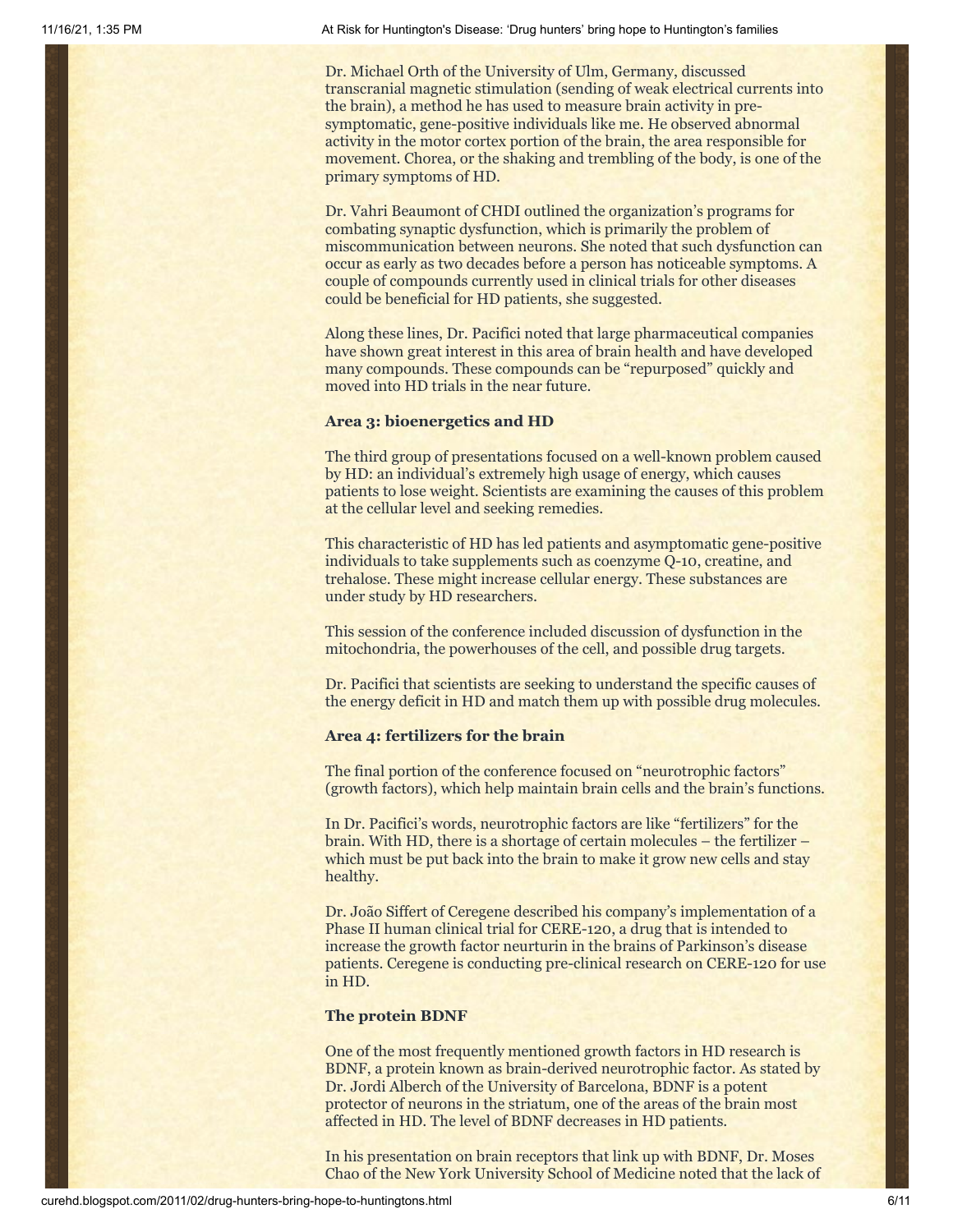the substance is a cause of the neuropsychiatric symptoms of HD (such as depression).



*Dr. Moses Chao speaks on BDNF (photo by Gene Veritas).*

BDNF, he observed, contributes to a number of important activities in the brain, including the development of the cytoskeleton (the skeleton of the cell) and the ability of the synapses to adjust their strength. BDNF also helps cells survive.

As Dr. Chao pointed out, scientists first thought it might be possible to inject BDNF directly into the brain to help patients. However, in their experiments they encountered difficulties in delivering the BDNF, and it proved to be very "sticky," meaning that it did not move easily in the brain. There were also negative side effects.

More recently, Dr. Chao explained, scientists have sought ways to bypass these problems. That research has focused on the BDNF receptors, molecules in the brain that link to BDNF so that it can carry out its tasks. Scientists are also examining substances that can bind to the receptors and act as a substitute for BDNF.

Evidence has also shown for quite some time that certain chronic antidepressants increase BDNF levels.

Scientists have long known that exercise stimulates the production of BDNF. Therefore, Dr. Allan Tobin of CHDI has conducted a workshop to investigate the use of molecules that could mimic the effect of exercise on the brain and therefore increase BDNF levels.

In his presentation, Dr. Alex Kiselyov of CHDI reviewed several "paths" that might be followed in solving the BDNF deficit problem.

#### **Visiting the poster session**

As with most scientific conferences, the CHDI event included an area where scientists could present posters summarizing their research.

The collection of posters was like an ultra-advanced science fair. Authors gave short oral presentations to other scientists circulating through the area, and a panel of three judges chose the three top posters. After hearing formal presentations, the conference participants selected a winner.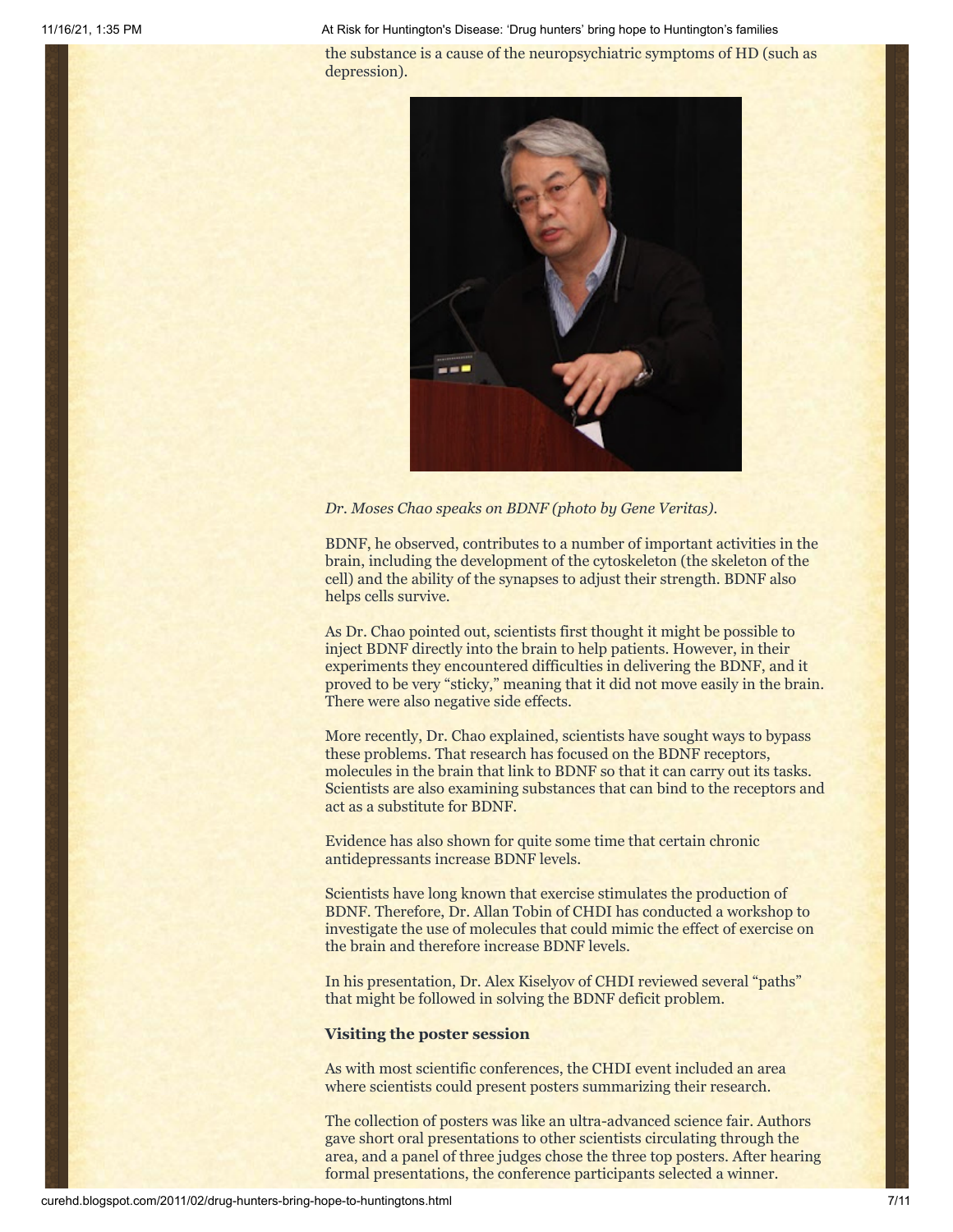(In the video below you can watch the scientists as they examine and discuss the posters.)



# **[Huntington's disease drug](https://vimeo.com/20092073?embedded=true&source=video_title&owner=6019843) hunters view posters at 2011 research conference**

from **[Gene Veritas](https://vimeo.com/user6019843?embedded=true&source=owner_name&owner=6019843)**



[Huntington's disease drug hunters view posters at 2011 research](http://vimeo.com/20092073) conference from [Gene Veritas](http://vimeo.com/user6019843) on [Vimeo.](http://vimeo.com/)

This year's winner was a poster by Dr. Ray Truant of McMaster University in Hamilton, Ontario, and his graduate students Nicholas Caron and Randy Atwal. It was titled "Measuring Flourescence Lifetime in Living Cells Reveals Huntingtin Exon1 Structure at Nanometer Resolution." It was subtitled "N17 'Loop-back' Model is Affected by Phosphorylation and Polyglutamine Expansion."

As explained to me by Caron, the experiment involved the use of an extremely powerful laser microscope to examine the real time workings of live mouse cells. They observed actual protein-to-protein interactions.

The normal huntingtin protein has a kind of hinge, but the abnormal protein becomes too long and too rigid and thus makes this hinge less flexible.

The team concluded that they can use this technique to screen for small molecules that can influence the disease process within the cells. The goal is to find ways to reduce toxicity within cells.

Their research builds on the 2009 discovery of a "molecular switch" that might be used to stop part of the disease process in Huntington's.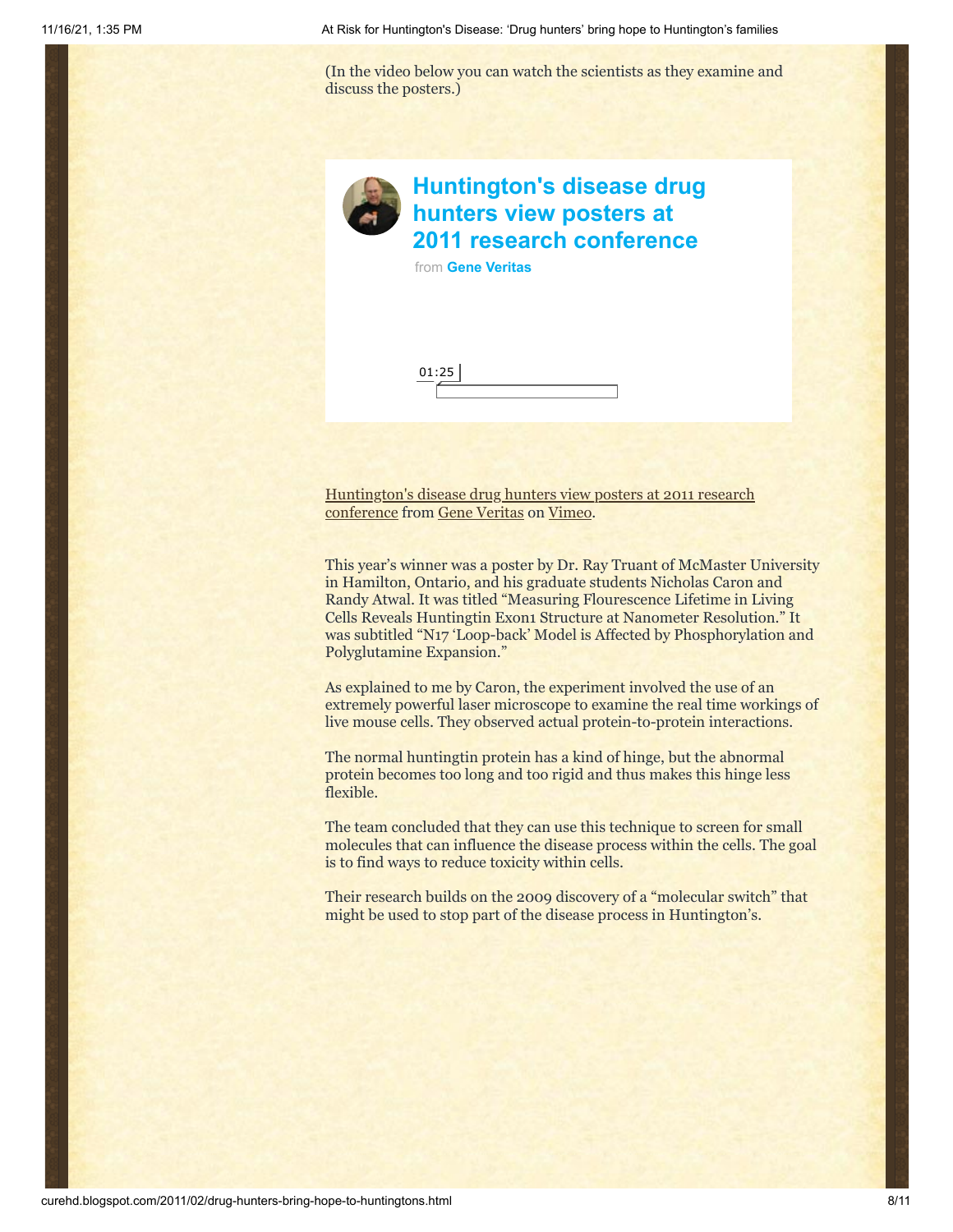

*Ph.D. student Nick Caron (above) with the winning poster, and Dr. Ray Truant (below) explaining the team's project to the conference participants (photos by Gene Veritas).*



### **Another piece of the puzzle**

The featured speaker of the conference was the eminent neuroscientist Dr. Solomon H. Snyder of the University of Johns Hopkins Medical School.

Dr. Snyder provided a look back at the last five decades of discoveries about the brain, its receptors, and the many important kinds of drugs resulting from this research.

In 2009, he and other scientists in his lab reported a key new finding about HD involving a protein called Rhes. Located only in the striatum, Rhes binds to the huntingtin protein. When it binds with abnormal huntingtin, it causes cell death.

As Dr. Synder stated, the limited presence of Rhes in the striatum could help explain why that area of the brain suffers more damage than others.

Researchers are now looking for ways to stop the harmful effects of Rhes. Dr. Snyder stated that a Rhes drug might be safe, because its use would be required only in the brain, not all over the body.

**CHDI's key role**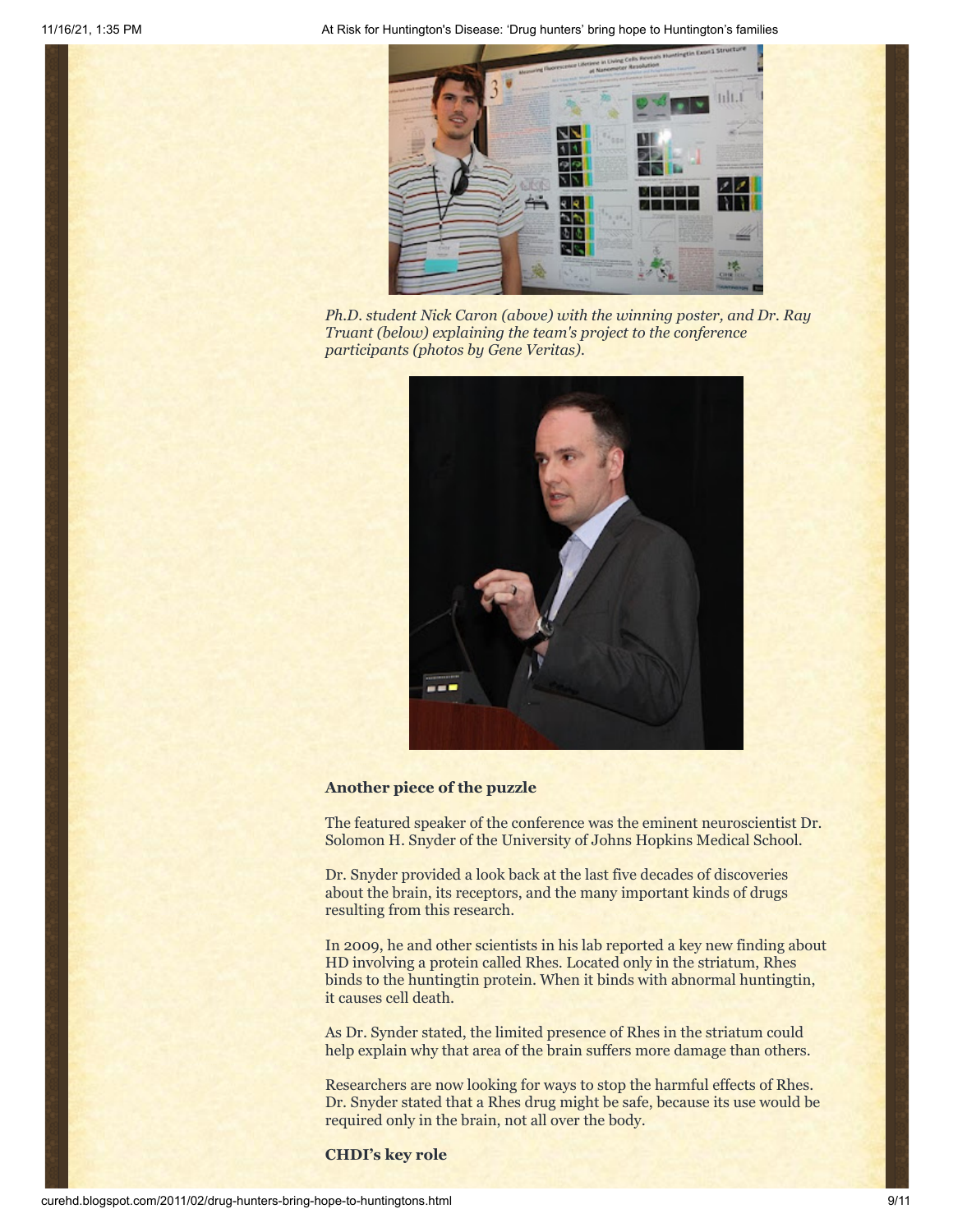In the final session of the conference, Dr. Pacifici and two lead CHDI researchers summarized CHDI's work in developing completely new compounds that might be able to treat other problems that occur in HDafflicted brains. Dr. Ignacio Muñoz-Sanjuan, the vice president for biology, and Dr. Celia Dominguez, the vice president for chemistry, detailed the efforts to prepare two of these compounds for testing in animals.

(Watch the video below for a part of Dr. Muñoz-Sanjuan's talk and to get a view of the scientists at work in the main conference room.)



# **Drug hunters at work at [2011 Huntington's disease](https://vimeo.com/20092020?embedded=true&source=video_title&owner=6019843) meeting**

from **[Gene Veritas](https://vimeo.com/user6019843?embedded=true&source=owner_name&owner=6019843)**

01:05

[Drug hunters at work at 2011 Huntington's disease meeting](http://vimeo.com/20092020) [from Gene](http://vimeo.com/user6019843) Veritas on [Vimeo](http://vimeo.com/).

The development of these and other CHDI compounds reveals how the organization has assumed an ever more important leadership role in the search for treatments and a cure. As a virtual biotech company, CHDI not only contracts with other firms and labs to carry out research and testing, but pioneers in new areas. CHDI is determined to explore as many remedies as possible.

At this conference CHDI's importance was further reflected by the record number of attendees and posters. In fact, this year the organizers needed to add a couple of extra rows of seats to accommodate attendees.

"At any time, CHDI is working full-speed on about ten different drug development projects," noted Dr. Jeff Carroll [\(click here](http://hdbuzz.net/19) to read more), an HD researcher and, like me, gene-positive for the disease. "For a sense of scale, that's more programs than most large pharmaceutical companies have in all areas of brain research, including much more common diseases like Alzheimer's or Parkinson's disease. CHDI is changing the pace and scope of HD drug development."

#### **Reasons for optimism**

Dr. Pacifici concluded that HD families can "have hope."

"There are an incredible number of shots on goal," he said. "We're doing this as quickly and as rationally as possible, and I think that there's really good reason to be optimistic that within the next period of time we're going to start seeing the creation of new chemical entities, new drugs that were specifically designed with Huntington's in mind."

"I can see that we're getting to the final stretch. It's been a long marathon,"